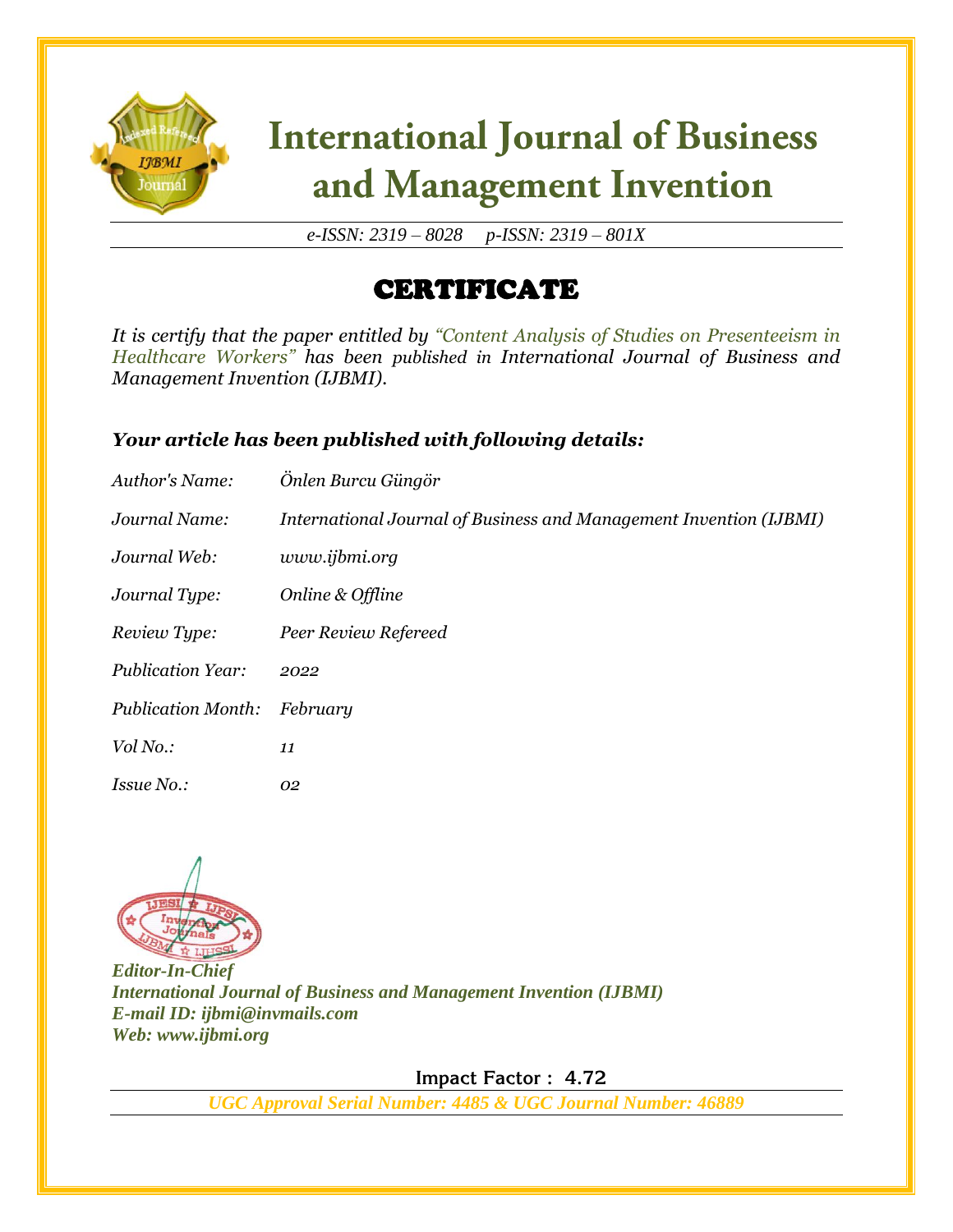

# **International Journal of Business** and Management Invention

*e-ISSN: 2319 – 8028 p-ISSN: 2319 – 801X*

### CERTIFICATE

*It is certify that the paper entitled by "Content Analysis of Studies on Presenteeism in Healthcare Workers" has been published in International Journal of Business and Management Invention (IJBMI).*

#### *Your article has been published with following details:*

| Author's Name:            | Söyük Selma                                                        |
|---------------------------|--------------------------------------------------------------------|
| Journal Name:             | International Journal of Business and Management Invention (IJBMI) |
| Journal Web:              | www.ijbmi.org                                                      |
| Journal Type:             | Online & Offline                                                   |
| Review Type:              | Peer Review Refereed                                               |
| <b>Publication Year:</b>  | 2022                                                               |
| <b>Publication Month:</b> | February                                                           |
| Vol No.:                  | 11                                                                 |
| <i>Issue No.:</i>         | 02                                                                 |



*Editor-In-Chief International Journal of Business and Management Invention (IJBMI) E-mail ID: ijbmi@invmails.com Web: www.ijbmi.org*

 **Impact Factor : 4.72** 

*UGC Approval Serial Number: 4485 & UGC Journal Number: 46889*